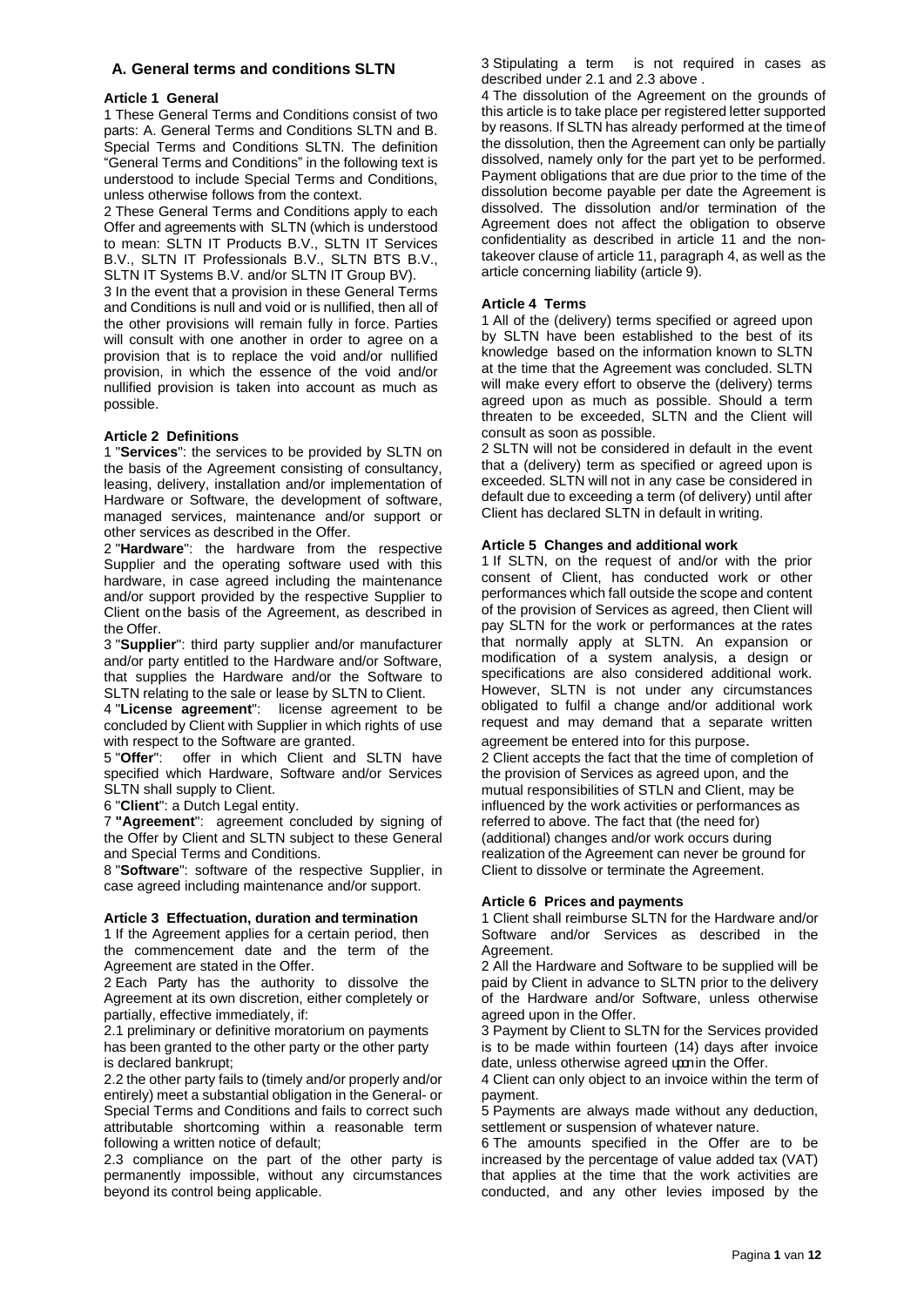government. The prices shall always be set in euros, unless otherwise agreed upon.

7 Client will be in default once the term of payment agreed upon has lapsed and will owe interest on the outstanding amount of one percent (1%) per month and will also be bound to compensate all collection costs and/or court costs.

8 In the event the Agreement between SLTN and Client has been or will be concluded for an indefinite period:

8.1 SLTN is entitled to increase or changes the rates regarding:

8.1.1 Services in accordance with the indexation figure as determined by the Dutch Central Bureau of Statistics, category Collective Labor Agreement wages, contractual wage costs and working hours; index figures (2010=100) and/or in accordance with the indexation method used by third-party suppliers or suppliers involved in the Services.

8.1.2 License Agreement, Software, maintenance of Software and support and/or SaaS in accordance with the indexation method used by the Supplier.

8.1.3 Cloud Computing and/or Hosting in accordance with the increase(s) resulting from energy costs

(including taxes) increased by the indexation method used by SLTN and/or the for the Cloud Computing or Hosting involved third party suppliers.

8.1.4 Each price adjustment will be announced to the Client at least one (1) calendar month prior to the rate change taking effect.

8.2. SLTN has the right to perform an interim credit solvency check (performed by an independent Credit Finance Institution) of Client (and/or affiliated companies). If such check or other circumstances indicate that fulfilment of the agreed or to be agreed incidental and/or recurring financial obligations will stagnate (temporarily), SLTN is entitled to request security rights. In such case, Client will deliberate this with SLTN upon first request. After, or if the deliberation is of insufficient result in the opinion of SLTN, Client is obliged to establish and/or to cooperate with the establishment of the security right(s) (for which costs the Client is liable).

9 SLTN explicitly reserves the right to proceed to fully suspend all its obligations should Client be in default.

#### **Article 7 Risk**

The risk of loss, theft or damage to items, goods, Hardware, Software or data subject of the Agreement is transferred from SLTN to Client as soon as Client or an auxiliary person of Client acquire the actual possession.

#### **Article 8 Retention of title and property rights, specification and retention**

1 All delivered goods supplied by SLTN will remain its property up until the time that all (payment)obligations of Client, irrespective of their nature, have been fulfilled. Hardware and/or other goods supplied and already paid for by Client remain the property of SLTN until all the related amounts owed by Client have been paid.

2 The Hardware and/or other goods supplied may only be used by Client within the scope of its normal business operations until the ownership has been transferred to Client.

3 Client may not establish a right of pledge on any of the delivered goods.

4 If the other party fails to meet its obligations or if there are well founded reasons to suspect that the other party will not meet its obligations, then SLTN has the right to immediately take back (and/or engaging a third party to take back) the delivered goods without any prior notice of default. Client is under the obligation to lend its cooperation.

5 If Client generates a new object (partly) from goods supplied by SLTN, then Client will generate such goods concerned solely for SLTN and Client will hold the newly generated good for SLTN until Client has paid all outstanding amounts. SLTN will in that case hold all ownership rights to the newly generated object until Client has paid all amounts owed in full.

6 Where appropriate, rights will be granted or transferred to Client under condition precedent Client makes the payments agreed upon in that respect timely and fully.

7 SLTN can retain the goods, products, property rights, data, documents, data files received or generated within the scope of the Agreement and can retain the (interim) results of the Services provided by SLTN, despite any existing obligation to release these, until Client has paid all the amounts owed to SLTN.

8 Client is bound to immediately inform SLTN if a third party seizes the Hardware, Software or other goods supplied, as well as if third parties, on whatever grounds, are of the opinion that they can exercise a right to the Hardware, Software or other goods and/or if third parties take measures (and/or threaten to take measures) as a result of which the Client may lose control over the Hardware, Software or other goods.

# **Article 9 Guarantee and liability**

1 With respect to the Hardware, SLTN only provides the guarantees provided by the Supplier.

2 The guarantee regarding the Software is determined by the License agreement.

3 If SLTN provides Services, then it will make every effort to provide these in accordance with the standards that generally apply in the IT branch.

4 Every liability on the part of SLTN regarding damages relating and/or connected to;

(i) (the (non-) functioning of) the Hardware and/or Software and (ii) acts or omissions on the part of Supplier in performing (work) activities further to the guarantee, maintenance and/or support, is excluded. The liability of SLTN is also excluded with respect to all other types of damages, up to and including indirect damages, consequential damages, loss of profit, business stagnation damages, with the exception of the damages described in paragraphs 5 and 6.

5 The total liability of SLTN due to an attributable shortcoming in the compliance with the Agreement is limited to compensation for the direct damages up to a maximum amount of the stipulated price in the Agreement (excluding VAT). Under no circumstances, however, will the total compensation for direct damages exceed an amount of € 100.000,- (in words: one hundred thousand euro's). Direct damages are solely understood to mean:

5.1 reasonable costs that Client would have to incur to have the performance of SLTN comply with the Agreement; reasonable costs will not be paid if the Agreement is dissolved by or on the demand of Client; 5.2 reasonable costs incurred by Client for being forced to keep its old system or systems and associated facilities operational because SLTN failed to fulfil its obligation regarding a final delivery date, minus any savings that resulted from the delay in the delivery;

5.3 reasonable costs incurred for the purpose of determining the cause and the scope of the damages, insofar as the determination concerns direct damages within the meaning of the Agreement;

5.4 reasonable costs incurred in order to prevent or limit damages, insofar as Client demonstrates that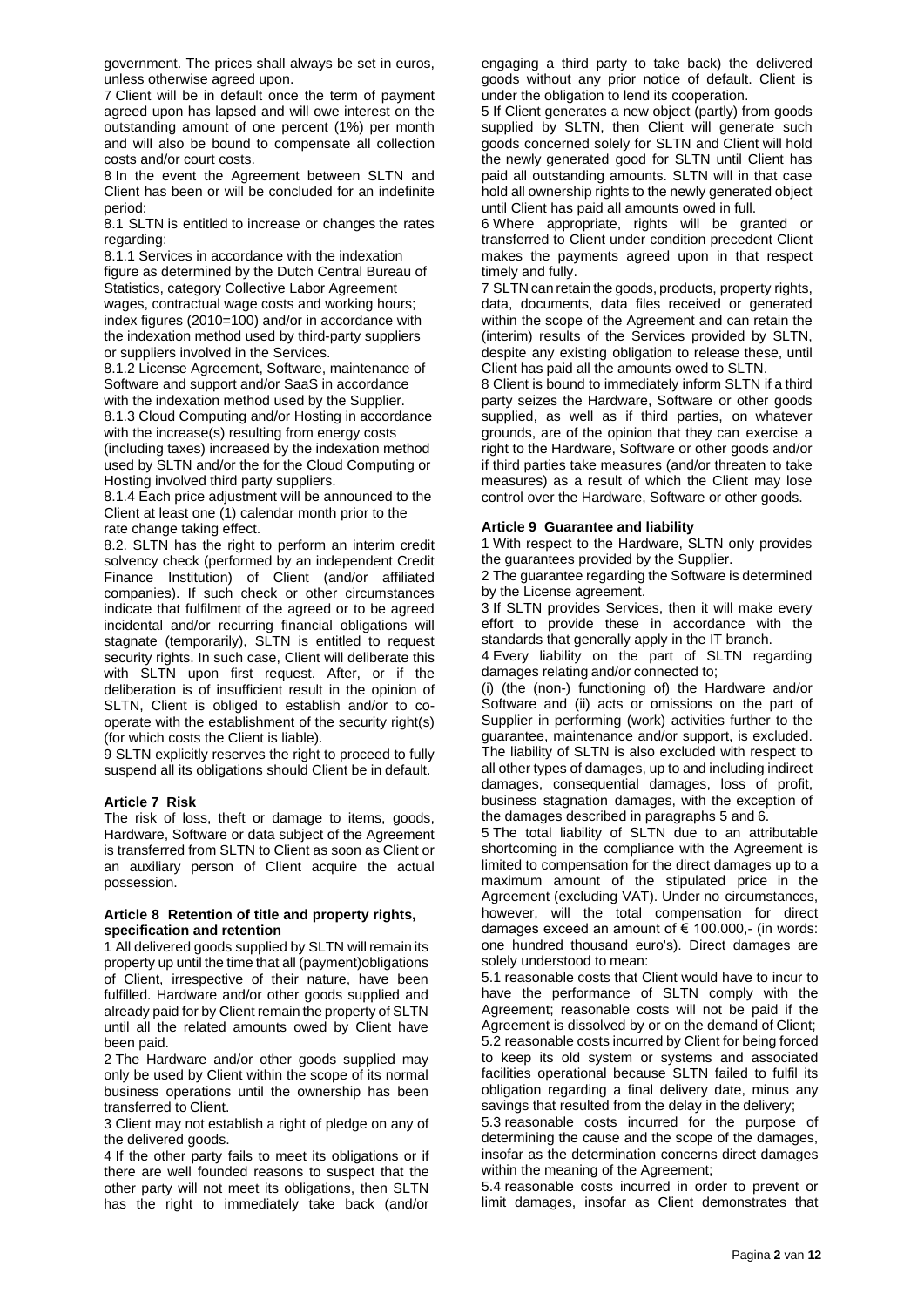these costs have resulted in limiting the direct damages within the meaning of these terms and conditions.

6 The liability of SLTN for damages due to death or bodily harm will not under any circumstances exceed a total of € 1.000.000,- (in words: one million euro's).

7 The limitations referred to in the previous paragraphs of this article will no longer apply if and insofar as the damages are the result of intent or intentional recklessness on the part of SLTN or its managers.

8 The obligation of SLTN to compensate for damages will end if Client fails to claim compensation in writing and stating the reasons within four (4) weeks after Client became aware or should reasonably have been aware of the fact or facts causing the damages.

9 Client indemnifies SLTN against any and all claims on the part of third parties due to product liability as a result of a defect in a product or system that is supplied by Client to a third party and that partly consisted of Hardware, Software or other materials supplied by SLTN.

10 In the case SLTN has taken notice that the by, or on behalf of Client taken security measurements with respect to Services to Client, are entirely- or partly no longer in compliance with the minimum criteria maintained by SLTN (the "**Security Risk**");

10.1 SLTN shall offer a proposal for necessary modifications in the Services, whereupon Client shall approve the execution thereof towards SLTN; or

10.2 in case Client rejects the proposal of SLTN entirely- or partly, Client shall provide SLTN a written indemnity with respect to the Security Risk towards, but not limited to third parties and/or (governmental) authorities and-/or supervisory organizations.

11 This article sub ten (10) also applies in favour of all (legal) persons utilized by SLTN in the performance of the Agreement.

#### **Article 10 Non-attributable failure ('Force Majeure')**

1 Parties are not bound to compliance with any of the obligations if they are hindered in that respect due to circumstances beyond their control. Non-attributable failure is understood to mean, among other things, a force majeure on the part of Supplier of SLTN, failure on the part of supplier(s) that is/are prescribed to SLTN by Client to properly perform its/their obligations, as well as a lack of objects, materials, hardware and/or software of third parties, the use of which has been prescribed to SLTN by Client.

2 If a force majeure situation has lasted for longer than ninety (90) consecutive days per incident, then Parties will have the right to dissolve the Agreement. Already performed and/or delivered within the scope of the Agreement will then be settled proportionately, without any obligation to compensate for damages.

### **Article 11 Confidentiality, take-over of staff**

1 Parties guarantee that all of the information obtained from the other party of which one knows or should know that the information is confidential in nature will remain secret, unless there is a legal obligation to make the information public. The party that receives confidential information shall only use this information for the purpose for which it was supplied. Information will in any event be considered confidential if so, designated by either of the parties. 2 All of the information supplied to Client by SLTN are confidential in nature.

3 The obligation to observe confidentiality applies prior to, during and after the conclusion of the

Agreement. Parties will take all of the measures necessary in order to protect the confidential nature and the property rights as it would in order to protect its own confidential information.

4 During the term of the Agreement and for one (1) year after the Agreement is terminated, each of the Parties will refrain from taking on employees of the other party who are or were involved in executing the Agreement or have these employees work for it in some other way, either directly or indirectly, except with the prior written permission of the other party.

#### **Article 12 Intellectual and/or industrial property rights**

1 All intellectual and industrial property rights to the Software, websites, data files, Hardware, or other materials, such as analyses, designs, documentation, reports, and offers developed, made available or supplied pursuant to this Agreement, as well as preparatory materials relating to these, lie solely with SLTN or the Supplier(s). Client is to only acquire the rights of use explicitly granted further to the Agreement. Any other or further rights of Client to the reproduction of Hardware, Software, websites, data files or other materials is excluded. A right of use to which Client is entitled is non-exclusive and nontransferable to third parties.

2 Client is not permitted to remove or alter any designation regarding the confidential nature and/or the relevant copyrights, brands, trading names or other intellectual or industrial property rights from the Software, websites, data files, Hardware or materials.

# **Article 13 Privacy and data processing**

1 If, within the scope of the provision of Services, SLTN is to process personal data within the meaning of the General Data Protection Regulation ("**GDPR**"), then SLTN will process these personal data in accordance with this Article. With respect to processing of personal data, Client is considered to be the controller of the personal data and SLTN is considered to be the processor. If Client is to be considered a processor, then SLTN is considered to be a sub processor.

2 If between SLTN and Client a Data Processing Agreement has been concluded, then the conditions in the Data Processing Agreement shall prevail over the conditions in these General Terms and Conditions. 3 In its capacity as controller, Client will ensure that all of the statutory regulations regarding the processing of personal data, including the provisions dictated in or pursuant to the GDPR, are strictly observed. Client will immediately supply any information that SLTN requests in this respect in writing.

4 Client indemnifies SLTN against any and all thirdparty claims, including claims on the part of persons of whom the personal data have been processed by SLTN within the scope of providing Services, due to a violation of the GDPR or any other regulations regarding the processing of personal data, violations of a Data Processing Agreement between Parties, or violations of this Article, unless Client proves that the facts upon which the claim is based can solely be attributed to SLTN. The Agreement that is subject to these General Terms and Conditions sets out the subject-matter, duration, nature and purpose of the processing, and type of personal data and categories of data subjects.

5 SLTN will process personal data within the scope of the provision of Services only on documented instructions from Client.

6 SLTN ensures that persons authorised to process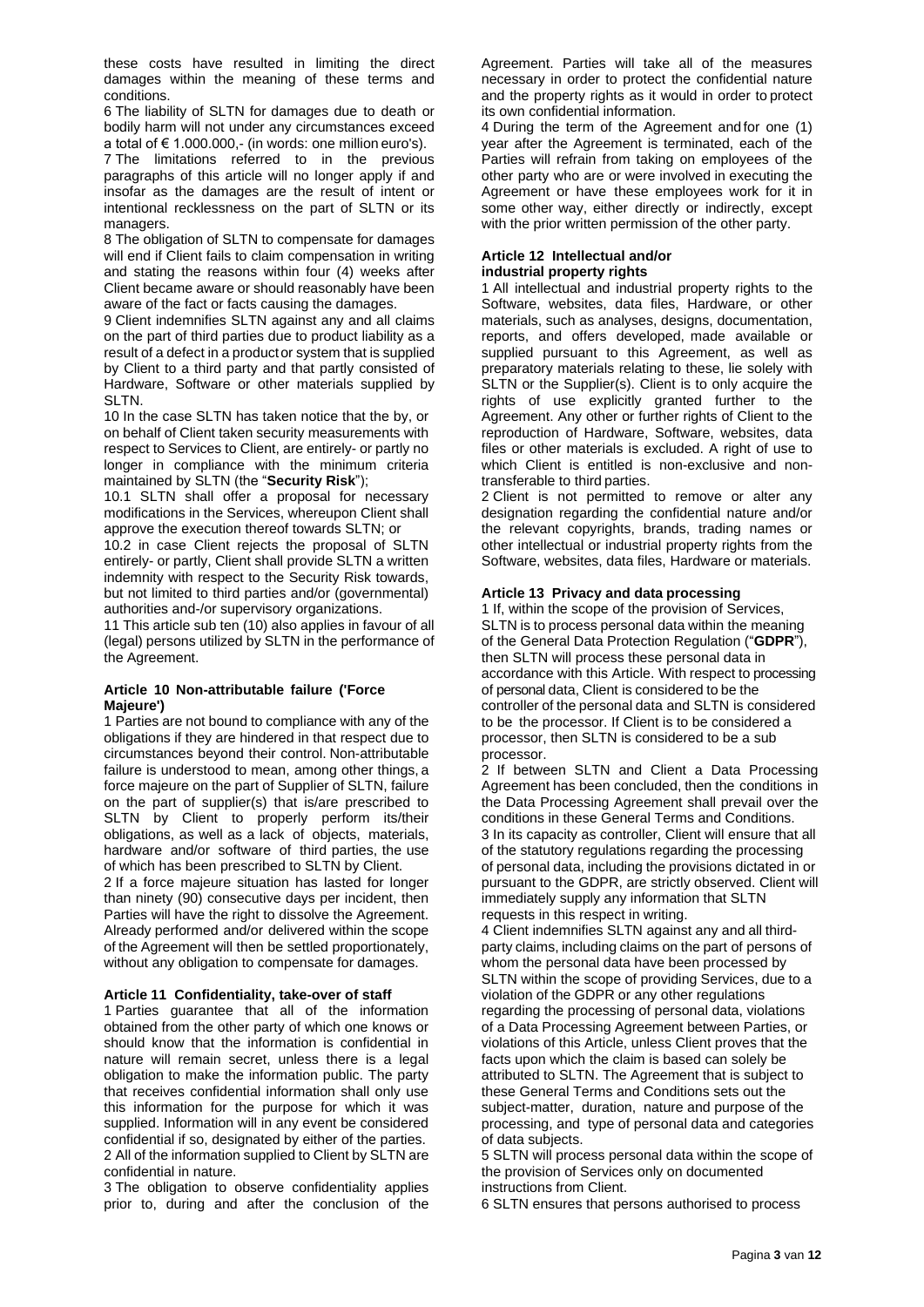personal data have committed themselves to confidentiality or are under an appropriate statutory obligation of confidentiality.

7 SLTN will, considering the scope and content of the provision of Services agreed with Client, the costs of implementation and the nature, scope, context and purpose of processing, as well as the risk of varying likelihood and severity for the rights and freedoms of natural persons, implement appropriate technical and organizational measures to ensure a level of security appropriate to the risk.

8 SLTN will respect the conditions referred to in paragraphs 2 and 4 of Article 28 of the GDPR in case of engaging another processor.

9 SLTN will, in so far as possible and to the extend needed, assist Client to fulfil its obligations to respond to requests for exercising the data subject's rights laid down in Chapter III of the GDPR.

10 SLTN will, in so far as possible and to the extend needed, assist Client in ensuring compliance with the obligations pursuant to Articles 32 to 36 of the GDPR. 11 Costs relating to the assistance pursuant to paragraphs 10 and 11 of this Article are not by default included in the agreed compensation for the provision of Services and need to be separately reimbursed to SLTN by Client.

12 After the end of the provision of Services related to processing, SLTN will, at the choice of Client, return all personal data to Client in a commonly used electronic form, or delete the personal data, unless Union or Member State law requires storage of the personal data.

13 If, within the scope of the provision of services, SLTN has created backups of personal data on behalf of Client, and these backups cannot, not fully or not demonstrably be deleted after the end of the provision of Services, Parties will, notwithstanding paragraph 13 of this Article, deliberate on how the provisions of this Article will continue to apply to the processing of the backup of personal data.

14 Costs relating to returning the personal data pursuant to paragraph 13 of this Article are not by default included in the agreed compensation for the provision of services and need to be separately reimbursed to SLTN by Client.

15 SLTN will make available to Client all information necessary to demonstrate compliance with the obligations laid down in Article 28 of the GDPR.

#### **Article 14 Cooperation on the part of Client**

1 Client will at all times timely supply all of the data and information that is useful and necessary for the proper execution of the Agreement to SLTN and will lend its full cooperation, including granting access to its premises. If Client deploys its own personnel within the scope of lending cooperation to the execution of the Agreement, then the personnel concerned will have necessary knowledge, experience, capacity and quality.

2 Client bears the risk of the selection, use and the application of the Hardware, Software, websites, data files and other products and materials in its organization, and of the Services, and is also responsible for the inspection- and securityprocedures and an adequate system management.

3 If Client makes the Hardware, Software, websites, materials, data files or data available to SLTN on an information carrier, then these will meet the specifications prescribed by SLTN.

4 If Client fails to (timely) make the data, Hardware, Software or staff members required for the execution of the Agreement available to SLTN or fails to do so in accordance with the Agreement, or if Client fails in some other way to meet its obligations, then SLTN has the right to suspend, either entirely or partially, the execution of the Agreement and it has the right to charge the costs according to its usual rates.

5 In the event that employees of SLTN conduct work activities at the premises of Client, then Client will see to the facilities desired by the employees, free of charge, such as a workroom with computer- and communication facilities. The workroom and facilities will meet the (statutory) requirements and provisions that apply regarding the working conditions. Client indemnifies SLTN against third-party claims, including employees of SLTN and/or third parties engaged by SLTN, who suffer damages in connection with the execution of the Agreement which are the result of acts or omissions on the part of Client or the result of unsafe situations in its organization. Client will timely inform the employees of SLTN and/or third parties engaged by SLTN to be deployed of the house and security rules and regulations that apply within its organization.

6 If use is made of communication facilities in the execution of the Agreement, including Internet, then it is the responsibility of Client to ensure the right choice of facilities and their timely and adequate availability, except for the facilities that are under the immediate use and management of SLTN. SLTN is not under any circumstances liable for damages or costs due to transmission errors, malfunctions or the unavailability of facilities, unless Client proves that the damages or costs are the result of intent or gross negligence on the part of SLTN or its managers. If use is made of communication facilities in the execution of the Agreement, then SLTN is authorized to assign Client access codes or identification codes. SLTN can alter the access codes or identification codes that have been assigned. Client is to observe due care and confidentiality in using the access codes and will only make these known to authorized staff. SLTN is not under any circumstances liable for damages or costs that result from the misuse of access codes or identification codes.

#### **Article 15 Realization of the Services, supply of Hardware and Software from third parties**

1 All of the Services of SLTN are conducted on the basis of the obligation to perform to the best of one's ability.

2 SLTN will provide the Services at the times and location(s) as specified in the Agreement. The Services will be provided in accordance with the description contained in the Offer.

3 SLTN is under no obligation to follow instructions that alter or supplement the content or scope of the Services to be provided as agreed upon; however, should instructions of that kind be followed, then the work activities concerned will be charged and paid for in accordance with article 5.

4 SLTN reserves the right to have third parties carry out the work activities specified in the Offer on its behalf.

5 Client bears the risk pertaining to the selection of the Hardware and/or Software purchased. SLTN does not guarantee that the Hardware and/or Software is suitable for the purpose intended by Client.

6 Where appropriate, Client is to see to an environment that meets the specified requirements of the Suppler with respect to the Hardware (for example, regarding temperature, humidity, technical requirements for the environment, and the like).

7 SLTN will deliver and install the Hardware and/or Software to be supplied as much as possible in accordance with the specifications as laid down in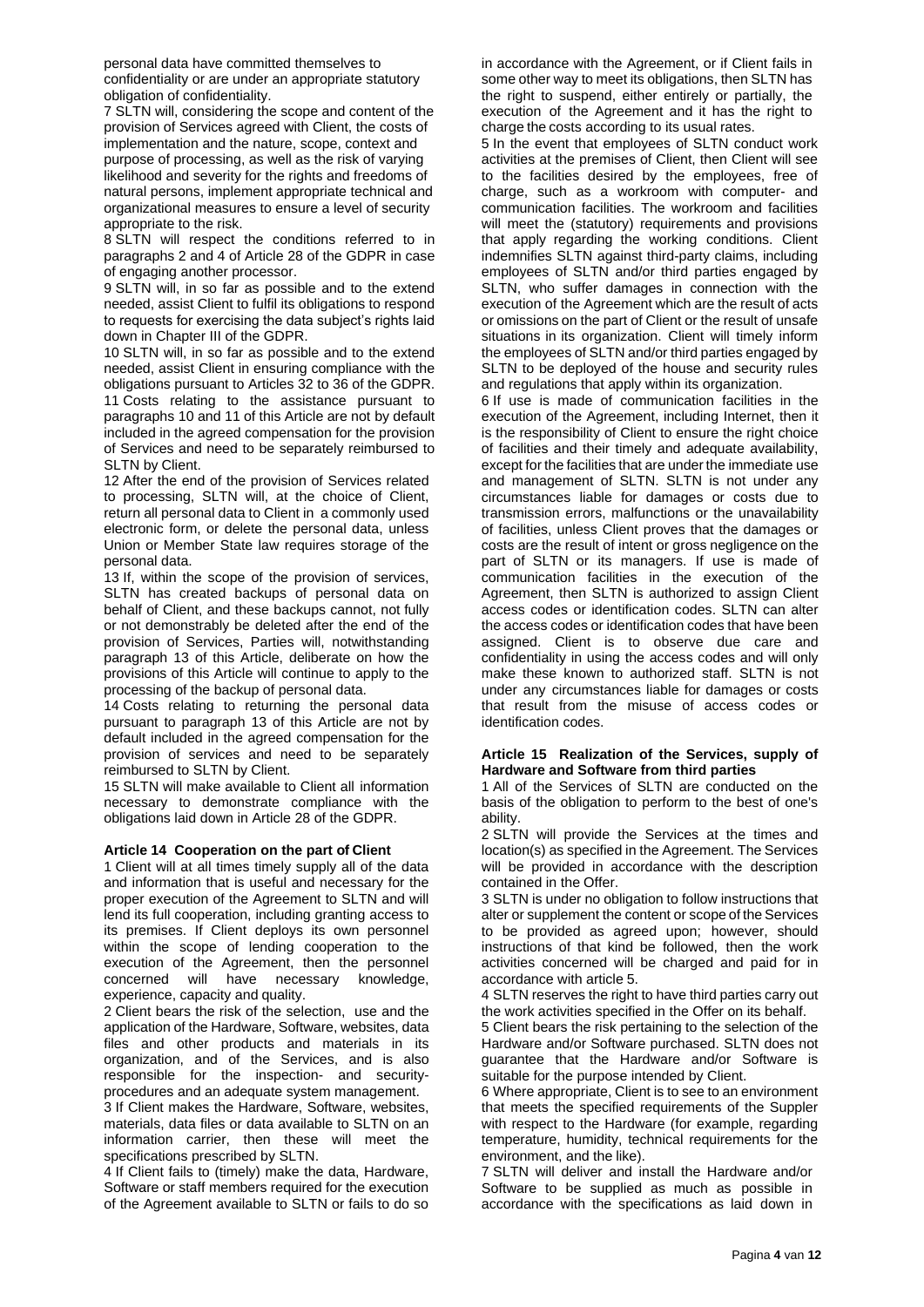writing, provided that it has been explicitly laid down in the Agreement that SLTN is to install (have a third party install) the Hardware and/or Software. Any obligation on the part of SLTN to install the Hardware does not include the obligation to install Software or to conduct any data conversion, unless explicitly otherwise agreed upon in writing. If explicit arrangements to that end are lacking, then Client will install, organize, parametrize and tune the Software itself and, if required, adapt the Hardware used and the environment for use.

8 If SLTN has undertaken to see to the installation of the Hardware and/or Software, then Client, prior to the delivery of the Hardware and/or Software will make a suitable installation site with all of the necessary facilities, such as cabling and telecommunications facilities, available and will follow all of the instructions from SLTN that are essential to the installation.

9 For the purpose of carrying out the necessary work activities, Client will allow SLTN access to the site of the installation during the normal working days and hours of SLTN.

10 In the event that Client is of the opinion that SLTN has failed regarding the provision of Services on the grounds of the Agreement, then Client is to promptly inform SLTN accordingly, but in any event within eight (8) days after Client became aware of this or should have reasonably been aware.

#### **Article 16 Consultancy**

1 Consultancy within the meaning of these General Terms and Conditions entails SLTN making an employee available to Client for the purpose of having this employee conduct work activities for the benefit of Client. SLTN will make every effort to ensure that the employee remains available for the duration of the Agreement, without prejudice to that stipulated regarding substitution.

2 Client has the right to request that the employee be substituted (i) if the employee demonstrably does not meet the quality requirements as agreed upon and Client informs SLTN accordingly in writing within three working days after the work activities have commenced, or (ii) in the event of prolonged illness on the part of employee or the termination of the employee's employment. SLTN will immediately address the request with priority. SLTN cannot guarantee that substitution is always possible. If substitution is not (immediately) possible, then all of the claims on the part of Client regarding the further compliance with the Agreement, as well as all of the claims on the part of Client regarding non-compliance with the Agreement will lapse. The payment obligations of Client regarding work activities already performed will remain intact.

3 SLTN is under the obligation totimely and fully pay wage tax and (advance payments for) social security premiums for the employee further to the Agreement. SLTN indemnifies Client against all legal claims on the part of the tax authorities or social security authorities, respectively, regarding taxes and social insurance premiums that relate directly to the placement of the employee by SLTN (the so-called recipient's liability), provided that Client leaves the handling of such claims entirely to SLTN, lends its full cooperation in that respect, provides all of the necessary information and if so desired by SLTN, grants procedural authorizations.

4 SLTN does not accept any liability regarding the selection of the employee and/or the results of work activities.

# **Article 17 Applicable law and disputes**

The legal relationship between Parties is subject to Dutch law. The applicability of the Vienna Sales Convention 1980 ("CISG") is excluded. In addition to the competent court by law, the competent court in the district of Amsterdam is also authorized to take cognizance of a dispute between the Parties.

## **Article 18 Alterations**

1 SLTN reserves the right to alter these General Terms and Conditions. The altered Terms and Conditions will apply to Agreements commencing on or after the date of alteration. The altered Terms and Conditions will also apply to existing Agreements with a duration of six (6) months or longer. 2 If Client, in case of an existing Agreement with a duration of six (6) months or longer, within thirty (30) days after announcing the alteration by SLTN, objects in writing and on reasonable grounds to the altered Terms and Conditions, SLTN can decide not to apply the alteration to the Agreement with Client. If SLTN decides to maintain the alteration, Client is entitled to terminate the agreement with effect as of the commencing date of the alteration, unless SLTN implements these changes to comply with changed Law and/or regulations.

# **Article 19 Final stipulations**

1 Any notifications between Parties on the grounds of these General Terms and Conditions are to take place in writing. Verbal communications, promises or agreements will not have any legal effect. 2 Any other terms of delivery and/or general terms and conditions of parties or supplier(s) insofar as these do not concern Supplier, or those of any other third party involved, do not apply to the Agreement. 3 These General Terms and Conditions have been drawn up in the Dutch language and published on the website of SLTN (www.SLTN.nl), the English version is a translation provided the Dutch text shall be binding.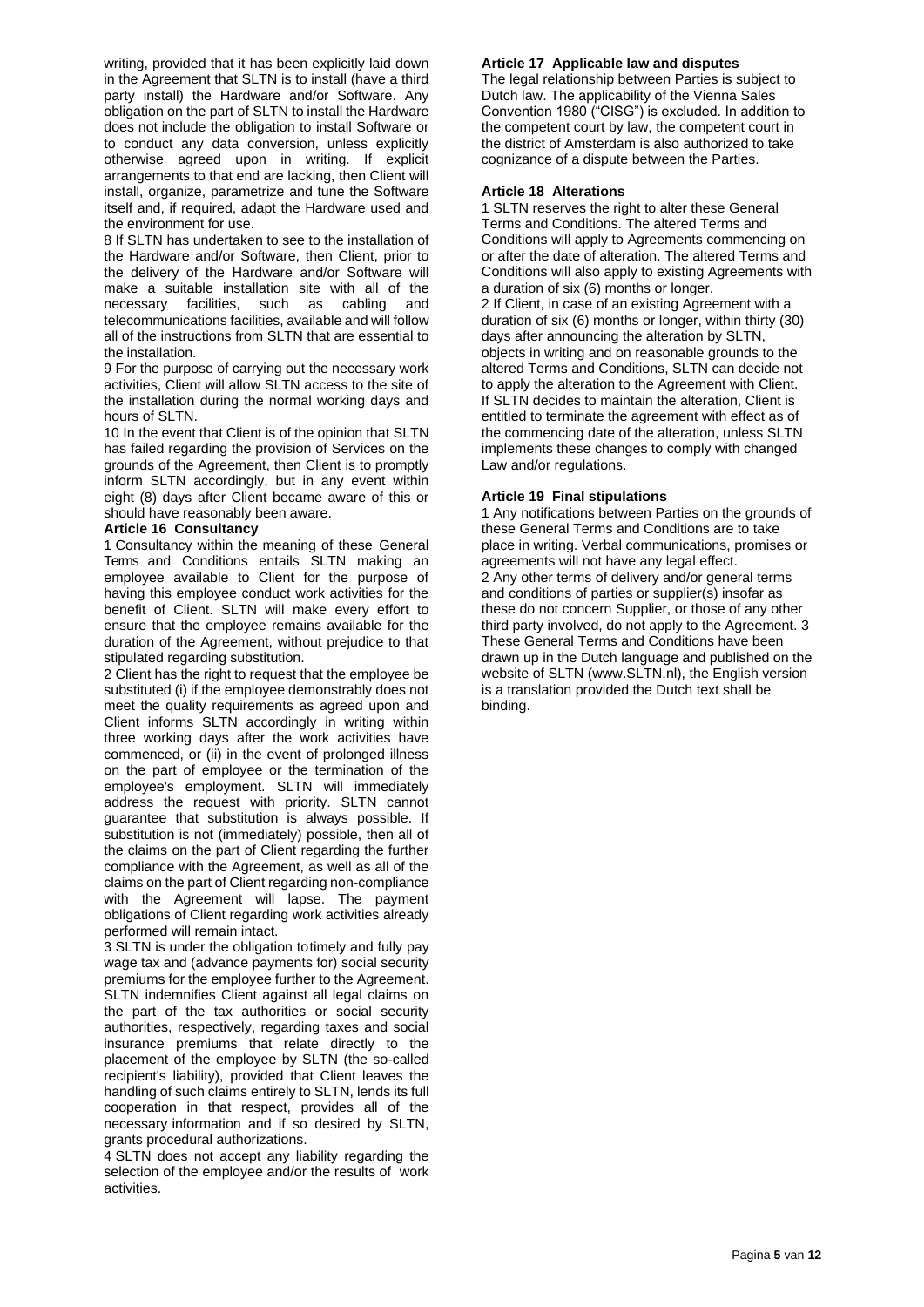# **B. Special Terms and Conditions SLTN.**

**These special terms and conditions consist of the following chapters:**

- **B.1. Cloud Computing**
- **B.2. Hosting**
- **B.3. Software**
- **B.4. Maintenance of Software and support**
- **B.5. Sale of Hardware**
- **B.6. Maintenance of Hardware**
- **B.7. Leasing**

## **Preamble**

The provisions of these Special Terms and Conditions apply in addition to the General Terms and Conditions, however the General Terms and Conditions take precedence over the Special terms and Conditions in the case of an inconsistency.

# **B.1. Cloud Computing**

## **Article 1 General**

1 With respect to the application of these Special Terms and Conditions, Cloud Computing is understood to mean: SLTN making and keeping Software and/or operating systems and the<br>corresponding services, and/or infrastructure corresponding services, and/or infrastructure available to Client 'remote' via Internet or some other data network, without SLTN being under any obligation to supply a physical carrier to Client (software as a service).

2 SLTN will only provide the Cloud Computing if commissioned by Client. Client is not free to allow third parties to make use of the Cloud Computing, unless such has been explicitly agreed upon or with the further approval of SLTN.

3 Client will owe the fee as stipulated in the Agreement for the Cloud Computing. All of the amounts relating the Cloud Computing provided by SLTN are owed in advance per calendar month, unless otherwise agreed.

#### **Article 2 Execution and alterations**

1 If SLTN conducts work activities relating to the data of Client, its employees or users on the grounds of a request or an authorized order from a government agency or in connection with a statutory obligation, then all of the costs relating to such will be charged to Client.

2 SLTN may opt to make changes to the content or scope of the Cloud Computing. If changes of this kind result in a considerable change in the procedures that apply at Client, SLTN will inform Client accordingly as promptly as possible. Client may opt to terminate the Agreement in writing before the date upon which the change becomes effective, unless the change is related to changes in relevant legislation or the provisions as stipulated by competent authorities. The costs involved in the change will be at the expense of Client in such cases.

3 SLTN may opt to continue the execution of the Cloud Computing using a new or modified version of the Software and/or Hardware. SLTN is not under any obligation to alter or add certain features or functionalities to the Cloud Computing, Software and/or Hardware specifically for Client.

4 SLTN may opt to (temporarily) take the Cloud Computing out of service, either entirely or partially, for the purpose of preventive, corrective or adaptive maintenance or other forms of servicing. SLTN will ensure that the Cloud Computing is not out of service any longer than necessary and, if possible, will schedule the maintenance/servicing outside the office hours.

## **Article 3 Guarantee and correction**

1 SLTN does not guarantee that the Software and/or Hardware which is to be made available within the scope of the Cloud Computing is without error and functions without interruptions. SLTN will make reasonable effort to correct any errors in the Software and/or Hardware within a reasonable term if and insofar as it concerns Software and/or Hardware developed by SLTN itself and the details of the defects in question have been reported by Client to SLTN in writing. Where appropriate, SLTN may opt to postpone the correction of the defects until a new version of the Software is put into operation. SLTN does not guarantee that errors in Software that SLTN has not developed itself can and/or will be corrected. SLTN has the right to implement temporary solutions and/or programme detours or problem avoiding limitations in the Software and/or Hardware. If the Software and/or Hardware has been developed on the commission of Client, SLTN shall charge Client the correction costs in accordance with its usual rates.

2 Based on the information supplied by SLTN regarding measures to prevent and limit the consequences of malfunctions, defects in the Cloud Computing, the mutilation or loss of data or other incidents, Client will make an inventory of the risks for its organization and will take additional measures where necessary. SLTN states that it is willing at the request of Client to lend its cooperation, with reason, to any further measures to be taken by Client, subject to the (financial) conditions prescribed by SLTN.

3 SLTN has no obligation to restore data that has been mutilated or lost.

4 SLTN does not guarantee that the Software and/or Hardware that is to be made available within the scope of the Cloud Computing will be timely adapted to changes in relevant Law and regulations.

# **B.2. Hosting**

## **Article 1 General**

SLTN will provide the hosting services as stipulated in the Agreement and/or Offer.

#### **Article 2 Execution**

1 Client is responsible for the management, including the monitoring of the settings, the use of the hosting service and the manner in which the results of the service are deployed. If explicit arrangements to that end are lacking, then Client will install, organize, parametrize and tune the (auxiliary) Software itself and, if required, adapt the Hardware used, other Software and the environment for use, and will realize the interoperability required by Client. SLTN is not under any obligation to carry out data conversion.

2 Only if such has been explicitly agreed upon in writing, will arranging for backup-, alternative- and recovery services, or making these available, also be subjects of the Agreement.

3 SLTN may opt to temporarily takethe hosting service out of service, either entirely or partially, for the purpose of preventive, corrective or adaptive maintenance. SLTN will ensure that the maintenance does not last longer than necessary, will schedule the maintenance outside office hours if possible and will commence the maintenance, depending upon the circumstances, after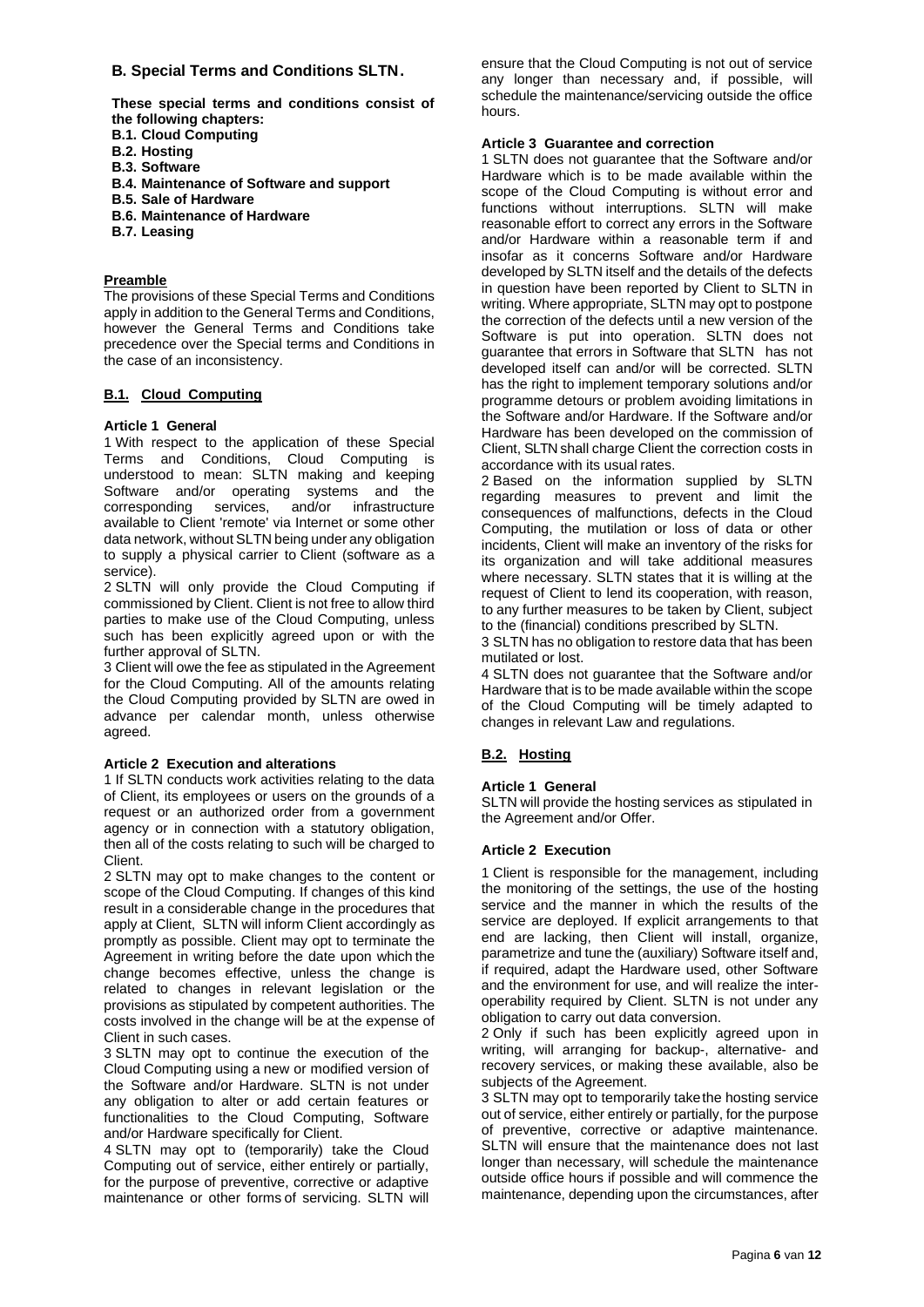#### consulting with Client.

4 If SLTN conducts Services for Client on the grounds of the Agreement relating to a domain name, such as the application, extension or alienation or transfer to a third party, then Client is to observe the rules and/or procedure of the authority(ies) concerned. Upon request, SLTN will provide a written copy of these rules and/pr procedures to Client. SLTN explicitly does not accept any responsibility for the accuracy or timeliness of the provision of services or for obtaining the results as intended by Client. Client will owe all of the costs relating to the application and/or registration according to the rates agreed upon or, if these are lacking, the rates customary at SLTN. SLTN does not guarantee that a domain name that Client desires will be granted to Client.

#### **Article 3 Notice and Take Down**

1 Client will at all times observe due care towards third parties and will refrain from any wrongful conduct, particularly by honouring the intellectual property rights and other rights of third parties, by respecting the privacy of third parties, by not distributing information in violation of the law, by not obtaining unauthorized access to systems, by not distributing any viruses or other damaging software or data and by refraining from committing any offences and from violating any statutory obligation.

2 In order to prevent liability towards third parties or to limit the consequences thereof, SLTN has the right at any time to take measures concerning acts or omissions on the part of or at the risk of Client. Immediately upon demand of SLTN in writing, Client will remove data and/or information from the systems of SLTN, in default of SLTN has the right, at its own discretion, to either remove the data/information itself or to disable the access to the data/information. Upon the violation of the stipulation above, or the threat of a violation of said stipulation, SLTN furthermore has the right to deny Client access to the systems of SLTN, effective immediately and without any prior notification. The above does not affect any other measures or the exercise of other statutory and contractual rights on the part of SLTN towards Client. SLTN will in that case also have the right to terminate the agreement, effective immediately, without being liable towards Client.

3 It cannot be expected of SLTN to form an opinion of the validity of any claims by third parties, or of the defense of Client or to be involved in any way in a dispute between Client and a third party. Client must consult with the third party concerned on the matter and inform SLTN adequately substantiated in writing with documents.

# **B.3. Supplying of Software**

### **Article 1 General**

1 If Software is supplied, other than on the basis of a Cloud Computing, then SLTN undertakes to make the computer programmes agreed upon and the user documentation agreed upon available to Client on the basis of a license for use, such for the duration of the Agreement.

2 The right to use the Software is non-exclusive, nontransferable, cannot be pledged and cannot be sublicensed and in accordance with the License agreement of the Supplier.

#### **Article 2 Use and restrictions**

1 Client will at all times strictly observe the

restrictions to the right to use the Software as agreed upon, irrespective of the nature or content of the restrictions.

2 SLTN may require Client not to put the Software into use until after Client has obtained one or more codes that are needed for the use at SLTN, a Supplier or the manufacturer of the Software. SLTN is at any time entitled to take technical measures in order to protect the Software against unlawful use and/or against its use in a manner or for purposes other than what has been agreed upon between parties. Client will not under any circumstances remove or by-pass (or have a third party remove or by-pass) technical facilities that are intended to protect the Software.

3 Client is only permitted to use the Software in or for the benefit of its own company or organization and then only insofar as necessary for the intended use. Client will refrain from using the Software for the benefit of third parties. Client will also refrain from allowing a third party - either from a distance (on-line) or otherwise - access to the Software and from placing the Software with a third party for hosting purposes, not even if the third party concerned uses the Software solely for the benefit of Client.

4 Upon request, Client will immediately lends its cooperation to an investigation to be carried out by or for the benefit of SLTN into the observance of the use restrictions agreed upon. On first demand of SLTN, Client will immediately allow access to its buildings and systems. SLTN will observe confidentiality with respect to all of the confidential business information that it obtains within the scope of an investigation by or at Client, insofar as the information does not concern the use of the Software itself.

5 SLTN is not obligated to provide maintenance of the Software and/or to provide support to users and/or administrators of the Software. If, contrary to the above, SLTN shall provide maintenance and/or support with respect to the Software if stipulated in the Agreement. 6 Except for exceptions established by law, Client does not have the right to alter the Software either entirely or partially. Client bears the full risk of any and all modifications implemented by Client or by third parties commissioned by Client - whether with or without the permission of SLTN.

# **Article 3 Delivery and installation**

1 SLTN, at its own discretion, will deliver the Software on the size of data carrier agreed upon or, in the absence of agreements to that end, on a size data carrier to be determined by SLTN or will make the delivery of Software available to Client on-line. Any user documentation agreed upon will be supplied by SLTN in a paper or digital form, at its discretion, and in a language to be determined by SLTN.

2 If the parties have not agreed upon an acceptance test, then Client will accept the Software in the state that it is in upon delivery or, if agreed upon, the installation, therefore with all visible and invisible errors and defects.

3 If parties have agreed on an acceptance test, then the following stipulations apply:

3.1 'Errors' are understood to mean: the substantial non-compliance of the Software with the functional or technical specifications of the Software as explicitly communicated by SLTN in writing and, if the Software concerns tailor made Software (either partially or entirely), with the functional or technical specifications explicitly agreed upon in writing.

An error is considered an actual error only if demonstrable by Client and moreover, only if it can be reproduced. Client is obligated to immediately report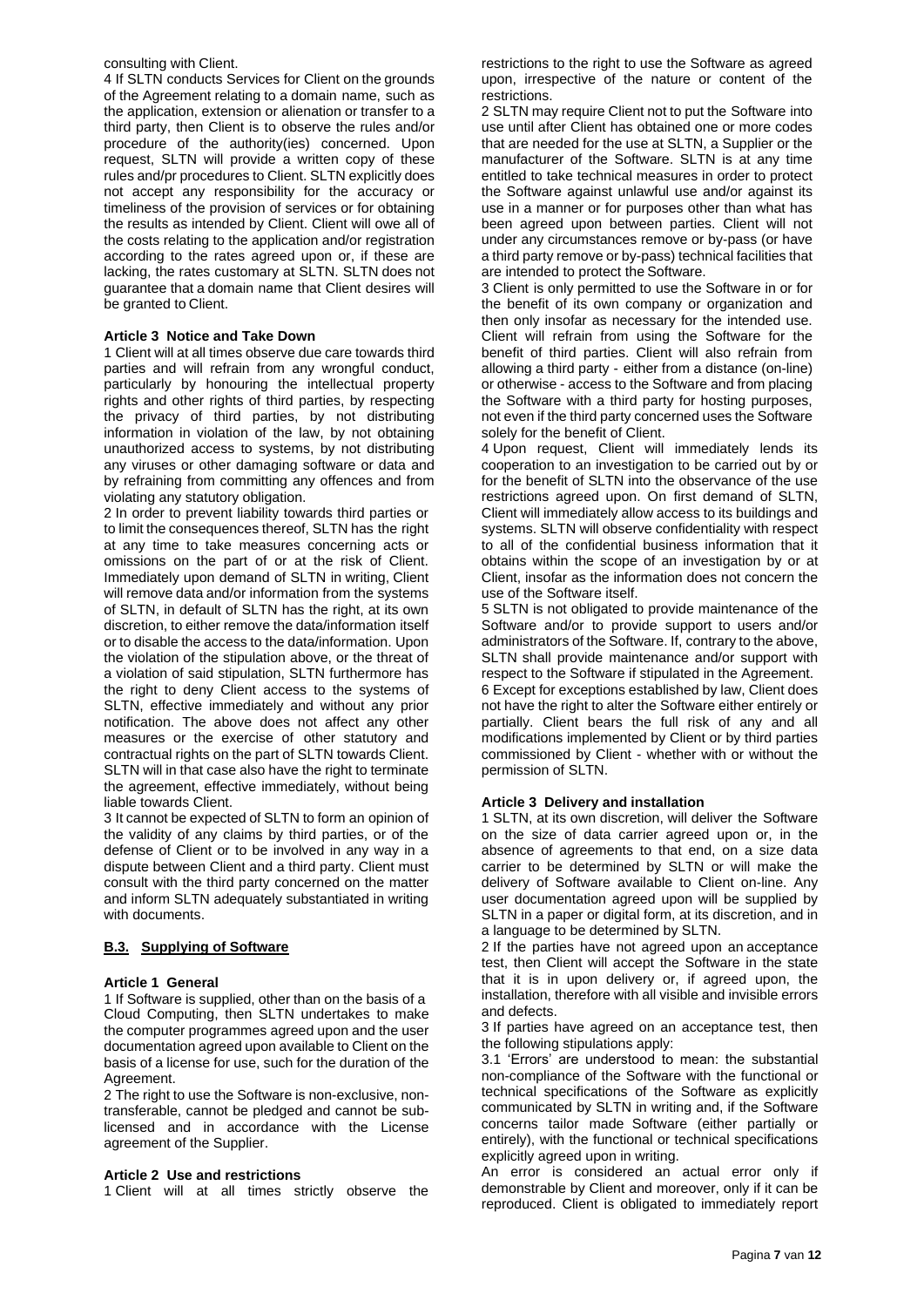any errors. SLTN has no obligation whatsoever with respect to other defects in or relating to the Software or with respect to errors within the meaning of these Special Terms and Conditions.

3.2 Unless otherwise agreed upon in writing, the test period of the acceptance test is fourteen (14) days following the delivery or, if it has been agreed upon in writing that SLTN is to perform installation, fourteen (14) days following the completion of the installation. Client is not entitled during the test period to use the Software for productive or operational purposes. Client will ensure that the acceptance test agreed upon is conducted by qualified personnel and that it has sufficient scope and depth.

4 Client is under the obligation to verify the Software meets the functional or technical specifications as explicitly communicated by SLTN in writing and, if the Software concerns tailor Software (either partially or entirely), with the functional or technical specifications explicitly agreed upon in writing.

5 The Software will be considered accepted between the parties:

5.1 if parties have agreed upon an acceptance test: on the first day following the test period;

5.2 if SLTN receives a test report *prior to* the end of the test period, or as soon as the errors specified in the test report have been corrected, without prejudice to the presence of errors that do not stand in the way of acceptance according to paragraphs 8;

5.3 if Client uses the Software to any extent for productive or operational purposes, or at the time that the Software is put into use;

5.4 if it is found upon conducting the acceptance test that the Software contains errors, then Client will report the test results to SLTN in writing, and in a conveniently organized, detailed and comprehensible manner, not later than on the last day of the test period. SLTN will perform to the best of its ability in order to correct the errors concerned within a reasonable period, during which time SLTN will have the right to implement temporary solutions, programme-detours or problem-avoiding limitations.

6 Client may not withhold the acceptance of the Software for reasons that do not relate to the specifications explicitly agreed upon between parties in writing and furthermore not due to the presence of minor errors, being errors that do not, with reason, hinder putting the Software into operational or productive use, without prejudice to the obligation on the part of SLTN to correct these minor errors. Acceptance may furthermore not be withheld due to aspects of the Software that can only be assessed subjectively, such as aesthetic aspects of the user interfaces.

7 If the Software is delivered and tested in phases and/or parts, then the non-acceptance of one phase or part will not affect the acceptance of any previous phase and/or other part.

8 Acceptance of the Software in one of the manners as referred to in this paragraph will mean that SLTN is discharged in respect of the performance of its obligations concerning the supply of the Software and enabling its availability and, if the installation of the Software has also been agreed upon, concerning its obligations in respect of the installation.

#### **Article 4 Termination**

Client will return all of the copies of the Software that it has in its possession to SLTN immediately after the agreement is terminated. If it has been agreed that Client is to destroy the copies concerned upon the termination of the Agreement, then Client will immediately inform SLTN of the destruction in writing. SLTN is not under any obligation upon or after the termination of the Agreement to lend assistance to any data conversion that Client may desire.

### **Article 5 Software of suppliers**

1 If and insofar as SLTN makes Software of third parties available to Client, then the License agreement, (license-) terms and conditions of the third parties concerned will, concerning that Software, be applicable in the relationship between SLTN and Client, replacing any deviating stipulations in these general terms and conditions.

2 If and insofar as the terms and conditions of third parties referred to above are deemed not to applyor are declared inapplicable with regard to the relationship between Client and SLTN for whatever reason, then that stated in these Special Terms and Conditions will apply unimpaired.

#### **Article 6 Guarantee and correction**

1 SLTN will perform to the best of its ability in order to correct errors within a reasonable term if these errors have been reported to SLTN in writing, described in detail, within a period of three (3) months after delivery or, if an acceptance test has been agreed upon, within three (3) months following the acceptance The errors will be corrected free of charge, unless the Software has been developed on the instructions of Client other than at a fixed price, in which case SLTN will charge the costs of the correction in accordance with its customary rates.

2 SLTN can charge the correction costs in accordance with its customary rates if the error is due to wrong use or is caused by improper use on the part of Client or is due to other causes that cannot be attributed to SLTN.

The obligation to correct errors lapses if Client implements changes, or has a third party implement changes, to the Software without the permission of SLTN in writing.

3 Errors will be corrected in a manner and at a location to be determined by SLTN. SLTN has the right to implement temporary solutions and/or programmedetours or problem-avoiding limitations in the Software. 4 SLTN is not under any obligation to restore data that has been partially or in whole mutilated or lost.

#### **B.4. Maintenance of Software and support**

#### **Article 1 General**

SLTN will (or will have a third party) conduct the maintenance with respect to the Software stipulated in the Agreement. The maintenance obligation comprises correcting errors in the Software within the meaning of article 3 paragraph 3.1 of these Special Terms and Conditions B.3. and - only if such has been agreed upon in writing - making new versions of the Software available.

#### **Article 2 Maintenance**

1 Client will report any errors found in the Software in detail. After receiving a report of this kind, SLTN will perform to the best of its ability in accordance with its customary procedures in order to correct errors and/or implement improvements in the future new versions of the Software. Results will be made available to Client depending upon the urgency and the version- and release policy of SLTN in a manner and within a term to be determined by SLTN. SLTN has the right to implement temporary solutions and/or programmedetours or problem- avoiding limitations in the Software. It is the responsibility of Client to install,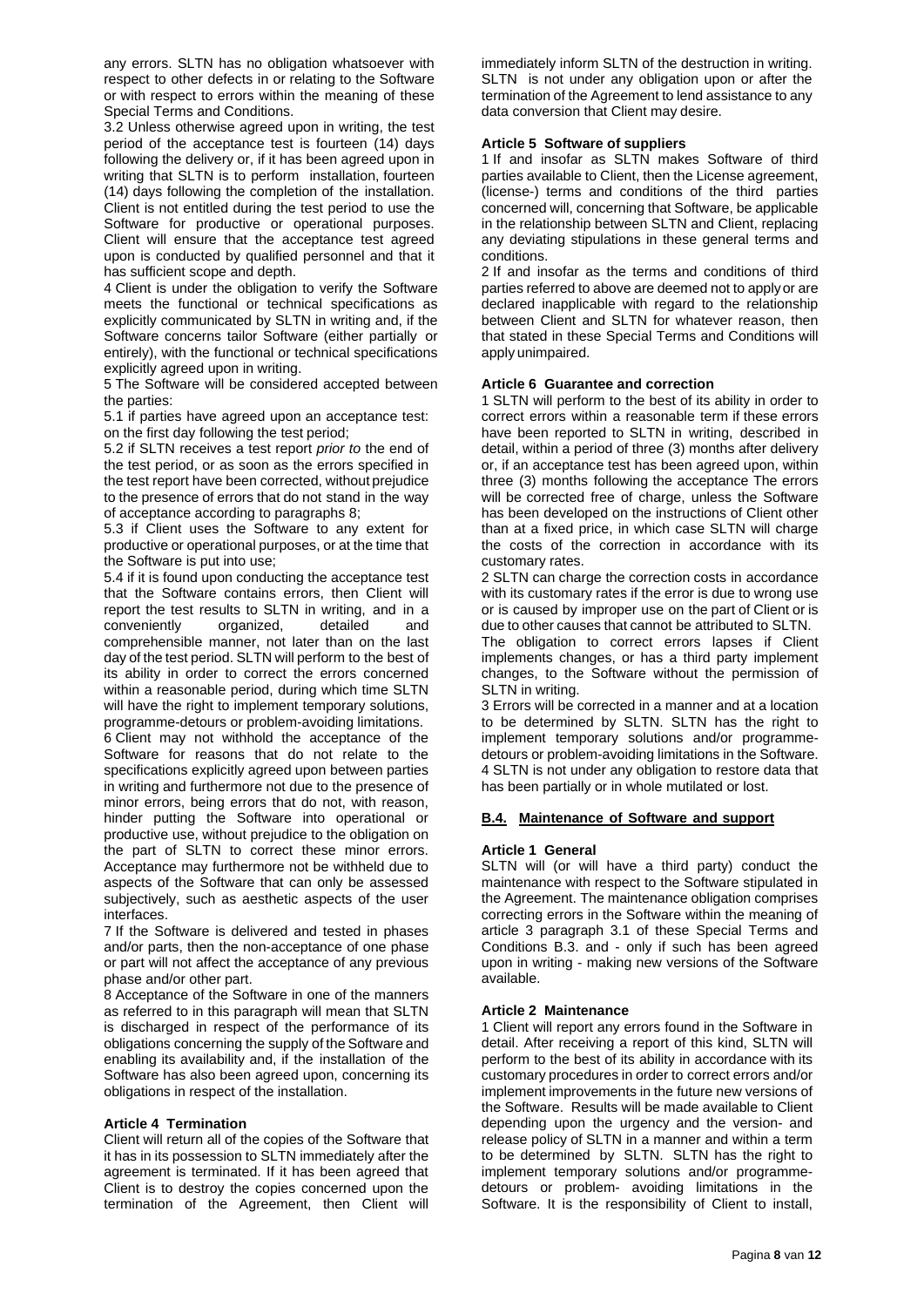organize, parametrize and tune the corrected Software or, if applicable, the new version of the Software that is made available and, if necessary, to adapt the Hardware used and environment for use.

2 If SLTN conducts the maintenance on-line, then Client will timely see to an adequate infrastructure and network facilities.

3 Client will lend any cooperation to the maintenance that is required by SLTN, including the temporary discontinuation of use of the Software and making a back-up of all of the data.

4 If the maintenance concerns Software that was not supplied to Client by SLTN itself, then Client, should SLTN deem such necessary or desirable for the maintenance, will make the source code and the technical (development-) documentation of the Software (including data models, designs, changelogs and the like) available. Client guarantees that it is authorized to make these available. Client grants SLTN the right to use and alter the Software, including the source code and the technical (development-) documentation, within the scope of carrying out the maintenance agreed upon.

5 The maintenance by SLTN does not affect the Client's own responsibility for the management of the Software, including the monitoring of the settings and the manner in which the results of the use of the Software are deployed. Client will install, organize, parametrize and tune the (auxiliary) Software itself and, if required, adapt the Hardware used, other Software and the environment for use, and will realise the inter-operability required by Client.

#### **Article 3 New versions of the Software**

1 The maintenance will entail making new versions of the Software available only if and insofar as such has been agreed upon in writing. If the maintenance entails making new versions of the Software available, then this availability will be established at the discretion of SLTN.

2 Three (3) months after having made a new improved version available, SLTN will no longer be under the obligation to correct errors in the previous version or to provide support and/or conduct maintenance with respect to a previous version.

3 SLTN may opt to adopt unaltered functionalities from a previous version of the Software, however does not guarantee that each new version contains the same functionality as the previous version. SLTN is not under any obligation to maintain, alter or add certain features or functionalities of the Software specifically for Client.

4 SLTN may require that Client adjust its system (Hardware, Software and the like) if such is essential to the proper functioning of a new version of the Software.

#### **Article 4 Support**

1 If, on the grounds of the Agreement, the Services provided by SLTN also include support for the users and/or IT administrators of the Software, then SLTN will provide advice per telephone or e-mail regarding the use and functioning of the Software stipulated in the Agreement. SLTN may opt to set conditions regarding the qualifications and the number of persons eligible for support. SLTN will handle soundly substantiated requests for support within a reasonable period of time and in accordance with its customary procedures. SLTN does not guarantee the accuracy, completeness or timeliness of reactions or the support offered. Support is provided during the normal working days and working hours of SLTN.

2 If, on the grounds of the Agreement, the Services provided by SLTN also include the provision of socalled 'standby-services', then SLTN will ensure the availability of one (1) or more staff members on the days and during the times stipulated in the Agreement. For urgent matters, Client will in that case have the right to call upon the support of the available staff members if there is a serious breakdown in the functioning of the Software. SLTN does not guarantee that all malfunctions will be timely corrected.

3 The maintenance and the other Services agreed upon as referred to in this chapter will be provided starting on the day that the Agreement is concluded, unless parties have agreed otherwise in writing.

### **B.5. Sale of Hardware**

#### **Article 1 General**

1 If SLTN sells Hardware that has been obtained from Supplier to Client, then the terms and conditions of the Supplier will apply in the relationship between SLTN and Client concerning that Hardware, provided that the statutory requirements are met in that respect.

2 If Hardware is sold between parties, then SLTN willsell the Hardware and/or other items to Client in the nature and number as agreed upon in writing and Client will purchase these from SLTN.

3 The Agreement does not include assembly- and installation materials, software, consumer items, batteries, ink (cartridges), toner articles, cabling and accessories.

#### **Article 2 Guarantee**

The stipulations in article 9, guarantee and liability of the General terms and Conditions of SLTN are applicable. SLTN furthermore does not guarantee that Hardware and/or other goods are suitable upon delivery for the actual use and/or use intended by Client, unless the purposes are clearly specified, without reservation, in the Agreement. In addition, SLTN does not guarantee that the assembly-, installation- and instructions for use accompanying the Hardware are free of error and that the Hardware and/or other goods possess the features that are described in these instructions.

#### **Article 3 Delivery**

4 The Hardware and/or items sold to Client will be delivered by SLTN to Client "Ex Works" (Incoterms 2020). SLTN will deliver or have a third party deliver the sold items at a location to be designated by Client if such has been agreed upon in writing.

5 The purchase price of the Hardware and/or other goods does not include the costs of transport, insurance, heaving and hoisting, the lease of temporary facilities and the like. These costs are charged to Client by SLTN.

6 Parties may opt to agree in writing that SLTN will proceed to remove all of the older materials, such as network and cabinets, cable channels, packaging materials and the like. SLTN will charge the customary rates for these services.

7 If agreed upon between the parties in writing, SLTN will (or will have a third party) install, configure and/or connect the Hardware and/or other goods. This does not include data conversion and the installation of software by SLTN, SLTN is furthermore not responsible for obtaining any permits that may be required.

8 SLTN is at all times entitled to perform the Agreement in partial deliveries.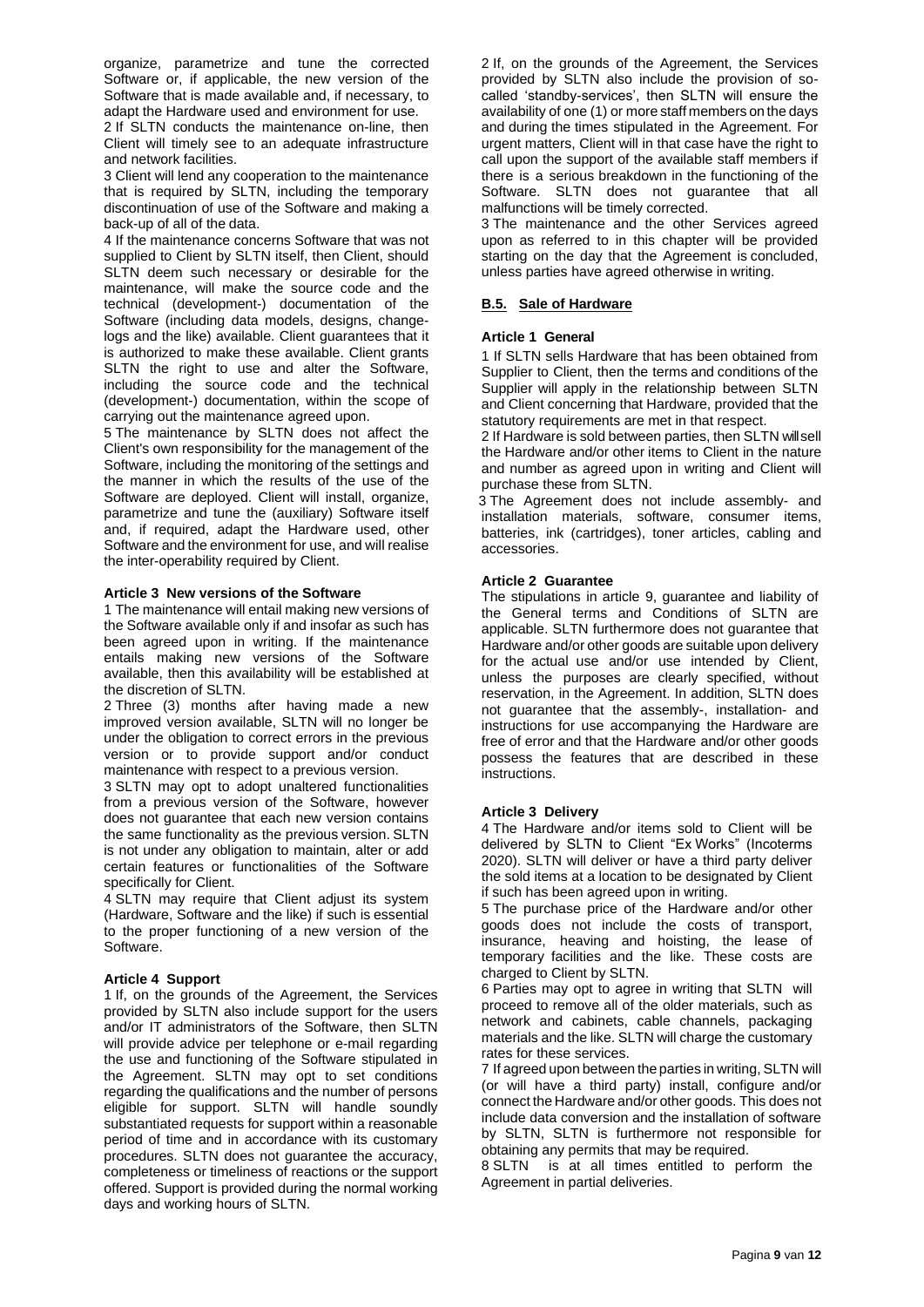# **Article 4 Trial set-up**

If agreed upon by parties in writing, SLTN will erect a trail set-up with respect to the Hardware and/or other goods in which Client is interested. SLTN may opt to have this trial set-up be subject to (financial) conditions. SLTN understands a trial set-up to mean: setting up a standard version of the Hardware in a temporary display for inspection, excluding any accessories, in a room made available by Client, before Client is to come to a final decision whether or not to purchase the Hardware concerned. Client is liable for the use, damage, theft or loss of Hardware and/or other goods that make up part of the trial setup.

## **B.6. Maintenance of Hardware**

## **Article 1 General**

SLTN will conduct (or have a third party conduct) the maintenance concerning the Hardware described in the Agreement.

#### **Article 2 Maintenance and restrictions**

1 Client is not entitled to temporary substitute Hardware during the period that the Hardware to undergo maintenance is in the possession of SLTN. 2 The content and the scope of the maintenance services to be carried out, and the corresponding service levels, if applicable, will be laid down in a written agreement. On the absence of such an agreement, SLTN is under the obligation to perform to the best of its ability to correct any malfunctions properly reported by Client to SLTN within a reasonable term. In these Special Terms and Conditions, a 'malfunction' is understood to mean that the Hardware fails to function (or fails to function without interruption) in accordance with the specifications of the Hardware. A malfunction is considered such only if Client can demonstrate this malfunction and moreover, the malfunction concerned can be reproduced. SLTN is also authorized, but not obligated, to conduct preventive maintenance.

3 Client will inform SLTN accordingly by means of a detailed description immediately after a Hardware malfunction occurs.

4 Client will lend SLTN all of the cooperation required for the maintenance, such as the temporary discontinuation of the use of the Hardware. Client is obligated to grant the personnel of SLTN or third parties appointed by SLTN access to the location of the Hardware, to lend any cooperation required and to make the Hardware available to SLTN for the purpose of maintenance.

5 Before presenting the Hardware to SLTN for the purpose of maintenance, Client will ensure that a complete and well-functioning backup copy has been made of all of the Software and data installed on the Hardware.

6 A competent employee of Client will be present for consultation purposes during the maintenance work if such is requested by SLTN.

7 Client is authorized to connect Hardware and systems that have not been supplied by SLTN to the Hardware and to install Software in these.

8 If it is necessary for the maintenance of Hardware in the opinion of SLTN that the connections between the Hardware and other hardware or with other software are tested, then Client will make the other hardware and other software concerned, as well as the test procedures and information carriers, available to SLTN.

9 Test materials required for the maintenance which are no part of the normal equipment of SLTN are to be made available by Client.

10 Client bears the risk of the loss, theft or damage of the Hardware during the period in which SLTN has the Hardware in its possession for maintenance purposes. The decision to ensure this risk is at the discretion of Client.

11 Work activities due to the investigation or correction of malfunctions which are the result of or relate to wrong use, improper use of the Hardware or external causes, such as defects on the Internet, data network connections, power facilities or connections with the Hardware, Software or materials which do not fall under the maintenance obligation, are not part of the obligations of SLTN on the grounds of the Agreement. 12 The maintenance obligations of SLTN do not include:

12.1 investigation into or the correction of malfunctions that result from or are related to a change in Hardware other than a change by or on behalf of SLTN;

12.2 the use of the Hardware in violation of the terms and conditions of the Supplier that apply in that respect and failure on the part of Client to have the Hardware timely serviced;

12.3 investigation into or correction of malfunctions related to Software installed on the Hardware.

13 If SLTN conducts an investigation into and/or maintenance in relation to that stated in paragraph 11 and/or paragraph 12, SLTN is entitled to charge the costs of the investigation and/or maintenance in accordance with its customary rates. The previous leaves all that Client owes SLTN concerning maintenance unimpaired.

14 SLTN is not under any circumstances obligated to recover data that is mutilated or lost as a result of malfunctions and/or maintenance.

# **Article 3 Costs**

1 The fee for the maintenance of the Hardware agreed upon does not include:

1.1 the costs of (replacing) items such as batteries, ink-(cartridges), toner articles, cabling and accessories;

1.2 the costs of (replacing) parts, as well as maintenance services for the correction of malfunctions that have been partially or entirely caused by attempts to correct malfunctions by parties other than SLTN;

1.3 work activities for purpose of revision of the Hardware;

1.4 modifications to the Hardware; moving, relocating, re-installation of the Hardware or work activities resulting from the above.

2 The maintenance fee is owed irrespective of whether or not Client has put the Hardware into use or makes use of the option to have maintenance carried out.

# **B.7. Leasing**

# **Article 1 General**

1 If Hardware, Software or other materials are leased to Client then SLTN undertakes to make available for use to Client the Hardware, Software or other materials as specified in the Agreement, and Client undertakes to accept and take on the lease of these items from SLTN.

2 Client undertakes to pay the lease price agreed upon and to pay the fees and costs stemming from the Agreement and to return the leased property to SLTN immediately after the lease period has ended, such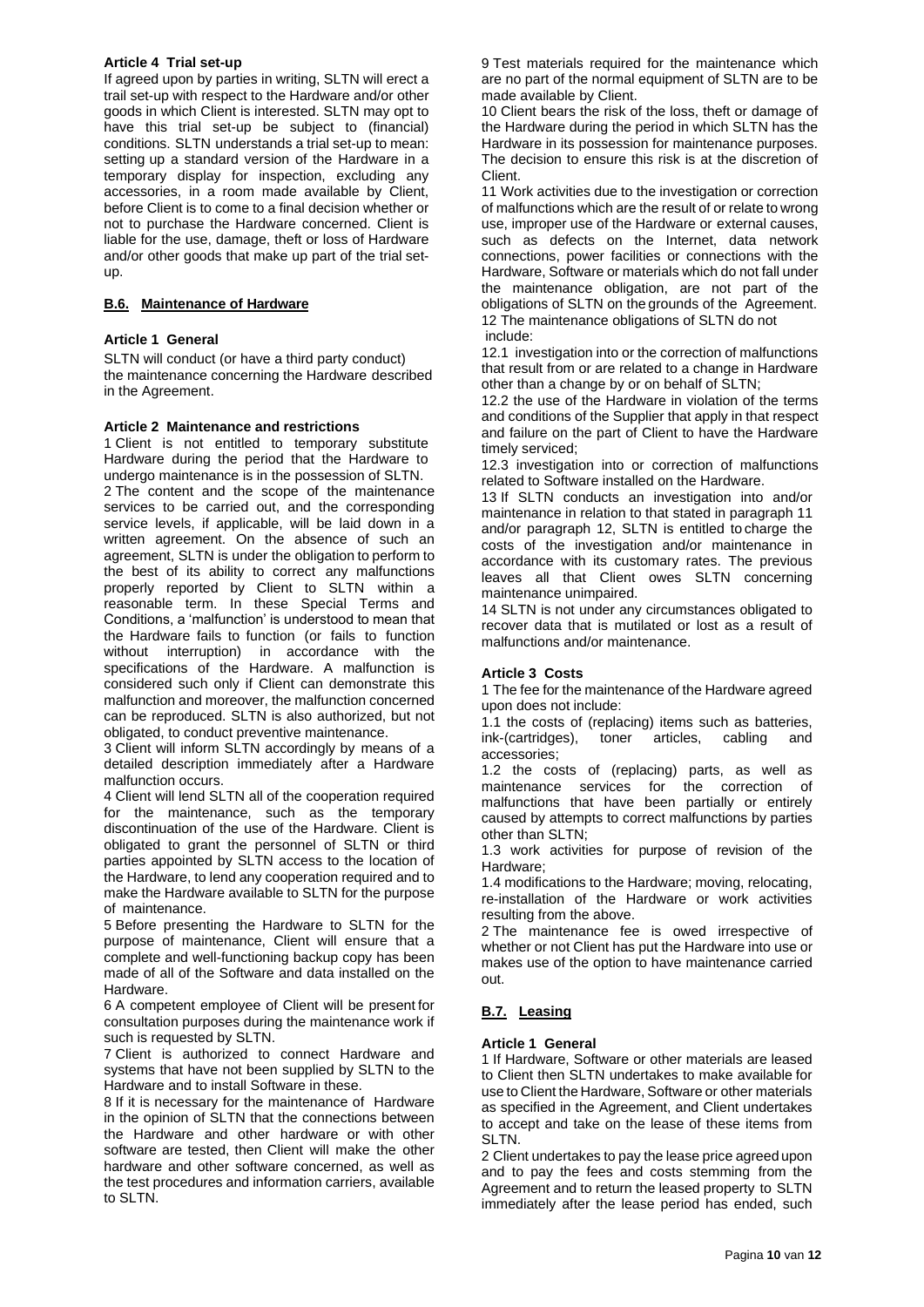taking into account that stipulated below.

#### **Article 2 Lease price**

Client owes the lease price in advance.

#### **Article 3 Duration, extension and cancellation of the Agreement**

1 Lease of the Hardware, Software or other materials is entered into by parties for a period agreed upon by parties. This period commences on the day of delivery of the Hardware, Software or other materials by SLTN and ends on the end date agreed upon if the Hardware, Software or other materials have been returned by the lessee to SLTN in their entirety and in good condition on the end date.

2 In the event that the Hardware, Software or other materials have not or not entirely been returned to SLTN on the end date, or are not returned in good condition, then the end date will be considered to have been reached at the moment that lessee actually returns the Hardware, Software or other materials to SLTN in theirentirety and in good condition.

3 If the Hardware, Software or other materials are returned to SLTN within the lease period agreed upon, then the lease price initially agreed upon will remain owed for the entire lease period as agreed upon.

4 The lessee is to inform SLTN in writing not later than one (1) week (or, if the lease period is shorter than one (1) week, at least half of the lease period) prior to the end of the lease period agreed upon whether or not lessee wants to make use of the option to extend the lease as offered in the Agreement.

5 If SLTN does not receive any notice from Client concerning this option, then the lease period will be tacitly renewed for a period equal to the lease period initially agreed upon, unless SLTNinforms lessee that it wishes to terminate the Agreement.

6 SLTN reserves the right not to extend the Agreement once the lease period agreed upon has lapsed. In which case SLTN will not be obligated to state the reasons.

7 Client can cancel the Agreement free of charge up until thirty (30) days prior to the commencement of the lease period. In the event of a cancellation twenty (20) through twenty nine (29) days, fifteen (15) through nineteen (19) days, seven (7) through fourteen (14) days and zero (0) through six (6) days prior to the start of the lease period, the lessee will be charged 10%, 25%, 50% and 100% of the total lease price respectively. The transport and installation costs as defined in the Agreement will be passed on to Client. The Agreement can only be cancelled in writing.

#### **Article 4 Purchase option**

1 If the Agreement also stipulates the option to purchase Hardware, Software or other materials, then Client can only make use of that purchase option if it has fully met all of its obligations pursuant to the Agreement.

2 If the lessee purchases the Hardware, Software or other materials, then the right of Client to use the Software made available to Lessee by SLTN will end. The lessee will then be obligated to conclude a Software license agreement with the licensor concerned.

#### **Article 5 State and delivery**

1 SLTN will ensure that the Hardware, Software or other materials comply with any statutory regulations that may apply in this respect. Client is obligated to immediately inform SLTN of any claims on the part of third parties on the grounds of an alleged violation of intellectual or industrial property rights, so that SLTN can take all of the necessary measures to ensure the uninterrupted use of the Hardware, Software or other materials.

2 The Hardware, Software or other materials will be made available to Client by or on behalf of SLTN at the storage or warehouse facility of Client starting on the commencement day of the lease period agreed upon.

3 SLTN may request a valid proof of identity of Client (or the transporter or other party appointed by lessee) at the time that Client accepts delivery of the Hardware, Software or other materials at the warehouse of SLTN. SLTN is not under any circumstances liable should unauthorized persons, whether or not they have been appointed by Client, accept delivery of the Hardware, Software or other materials.

4 Client has the right to subject the Hardware, Software or other materials to inspection (by a third party) prior to accepting delivery or the forwarding of the items. If Client does not exercise this right, then the Hardware, Software or other materials will be deemed to have been delivered in good condition, complete and according to the Agreement.

5 If SLTN delivers and/or installs the Hardware, Software or other materials at the Client, then the Hardware, Software or other materials will be deemed to have been made available to Client in good condition, complete and in accordance with the Agreement, except for written complaints from or on behalf of Client that reach SLTN within four (4) working days after the delivery and/or installation of the Hardware, Software or other materials.

6 The leased Hardware, Software or other materials will be made available to Client without any options and/or system options, unless otherwise agreed upon, and SLTN does not in any way guarantee the compatibility with any other Hardware, Software or other materials and/or the usability for the purposes intended by Client.

## **Article 6 Risk and insurance**

1 The risk of the leased Hardware, Software and other materials lies fully with Client for the duration of the lease period, and therefore also in the case of circumstances beyond the control of Client. Client is under the obligation to compensate SLTN for any damage to the leased Hardware, Software or other materials on the basis of the replacement value.

2 SLTN will see to cargo transport insurance for the period during which the leased Hardware, Software or other materials are being forwarded within the Benelux countries. The '*warehouse to warehouse*' clause as described in the Dutch Commercial Code applies here. Extensive coverage is possible at an additional charge.

3 Concerning the Hardware, Software and other materials, Client is to see to insurance to cover the risk of fire, water damage and theft (with evidence of forcible entry) within the Benelux countries during the term of validity of the Agreement.

#### **Article 7 Maintenance and repairs**

1 Client is obligated during the entire lease period to use and to maintain the leased Hardware, Software or other materials according to their nature and intended purpose.

2 If the lease provides for the use of Software, whether or not it is installed, then Client is under the obligation to strictly observe the conditions for the use of the Software as these are observed by the licensor.